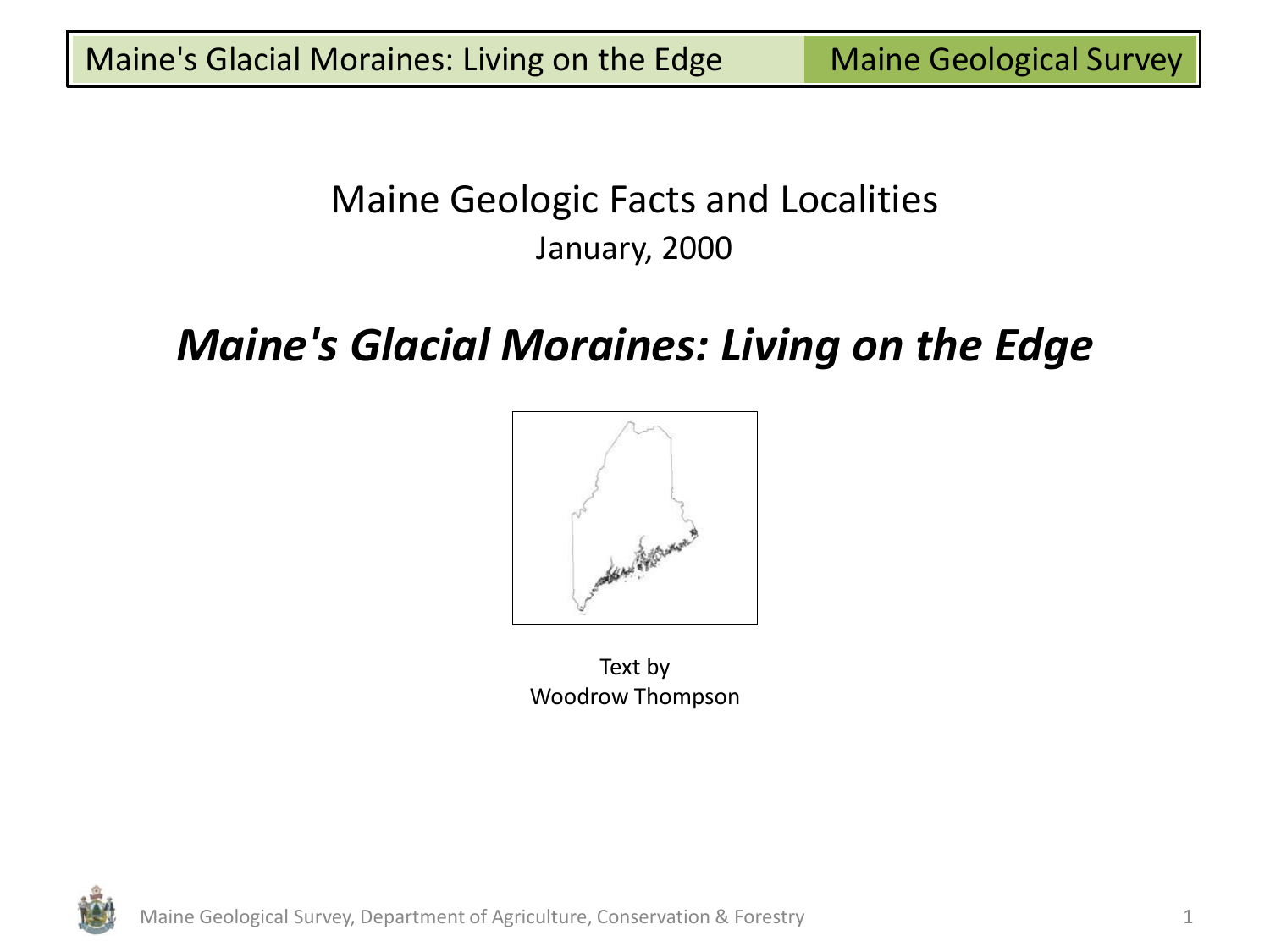#### Introduction

Toward the end of the "Ice Age," a glacier of vast proportions covered Maine. This was the Laurentide Ice Sheet, which advanced southward out of Canada about 25,000 years ago and remained here for nearly 15,000 years. The slowly flowing ice was thick enough to cover Maine's highest mountains. It swept away much of the evidence of earlier glaciations, eroding both the bedrock and previously existing sediment cover. Many glacial features that we see today were actually left behind during the final northward retreat of the ice sheet, when the pulverized rock debris was released from the melting ice.

Even as the ice margin withdrew, internal flow within the glacier continued to transport its sediment load southward toward the edge of the ice sheet. Through a variety of processes, this dirty material was either released directly from the ice, forming a stony deposit called "till," or washed out of the glacier in meltwater streams. The water-laid sediments were deposited as layered accumulations in river valleys, lake basins, and Maine's coastal lowland. They include the majority of our sand and gravel deposits, and the finer silts and clays commonly found near the coast.

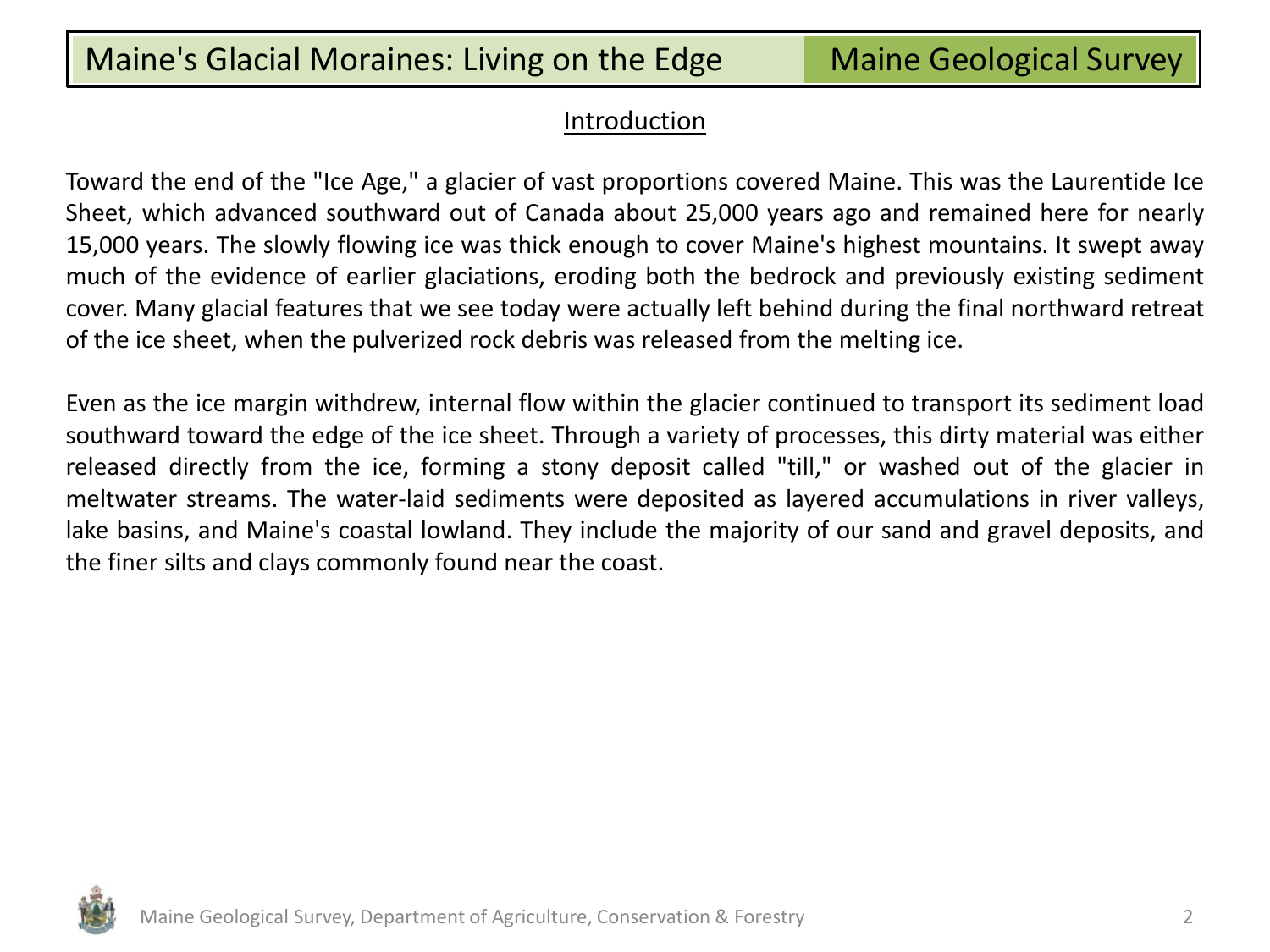#### Introduction

The clearest markers of glacial retreat are ridges of sediment called "end moraines," which will be referred to here as simply "moraines" (Figure 1). These ridges were heaped up along the edge of the glacier during brief periods (as short as a single year or season) when the ice margin remained in a stationary position or readvanced slightly.



**Figure 1.** Bouldery moraine ridge in Sedgwick, east of Penobscot Bay (Hancock County).

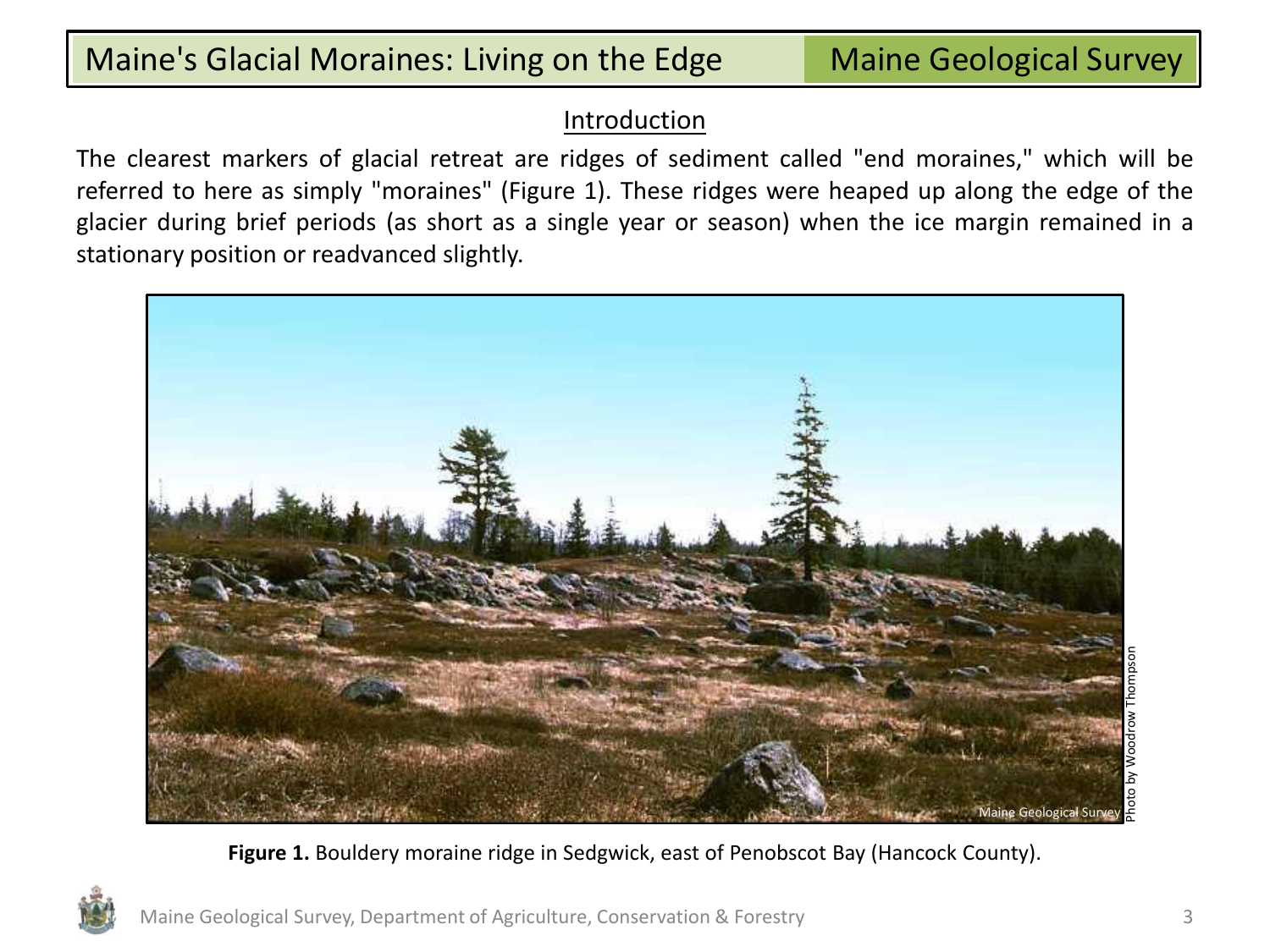#### **Introduction**

Moraines are interesting to geologists because they indicate both the position and orientation of the glacier margin at a particular point in time (Figure 2). They can also tell us something about the activity of the ice sheet. It should be noted that there are other kinds of moraine ridges in Maine, such as the prominent "ribbed moraine" around the Millinocket Lake region, which may have formed under the glacier rather than at its edge. Much remains to be learned about these puzzling features, and they will not be discussed here.



**Figure 2.** Aerial view of the Sedgwick moraines. These low, boulder-strewn ridges delineate successively younger positions of the glacier margin, from upper right (next to dirt road) to lower left.

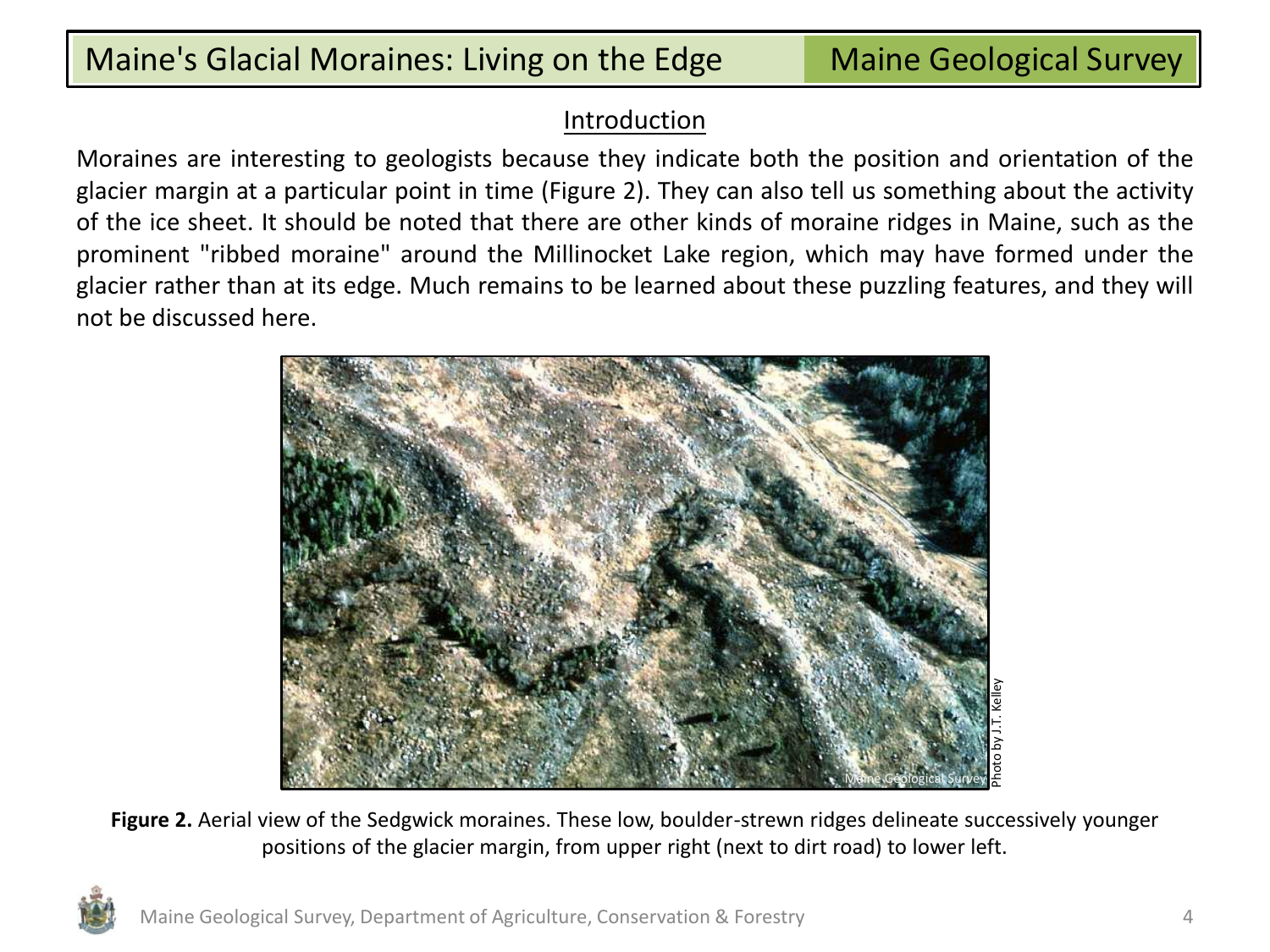#### **Introduction**

From a practical standpoint, many moraines provide important supplies of sand and gravel or sandy till that are useful for construction purposes. Depending on composition, they may also constitute significant aquifers. In many coastal communities, sandy moraine ridges provide good elevated building sites and opportunities for domestic sewage disposal in areas otherwise underlain by poorly-drained clay or bedrock outcrops. The large moraine fields in eastern Maine have sandy soils which are extensively cultivated for blueberries (Figure 3).



**Figure 3.** View along the length of a broad-crested moraine in area of blueberry fields in Whiting (Washington County).

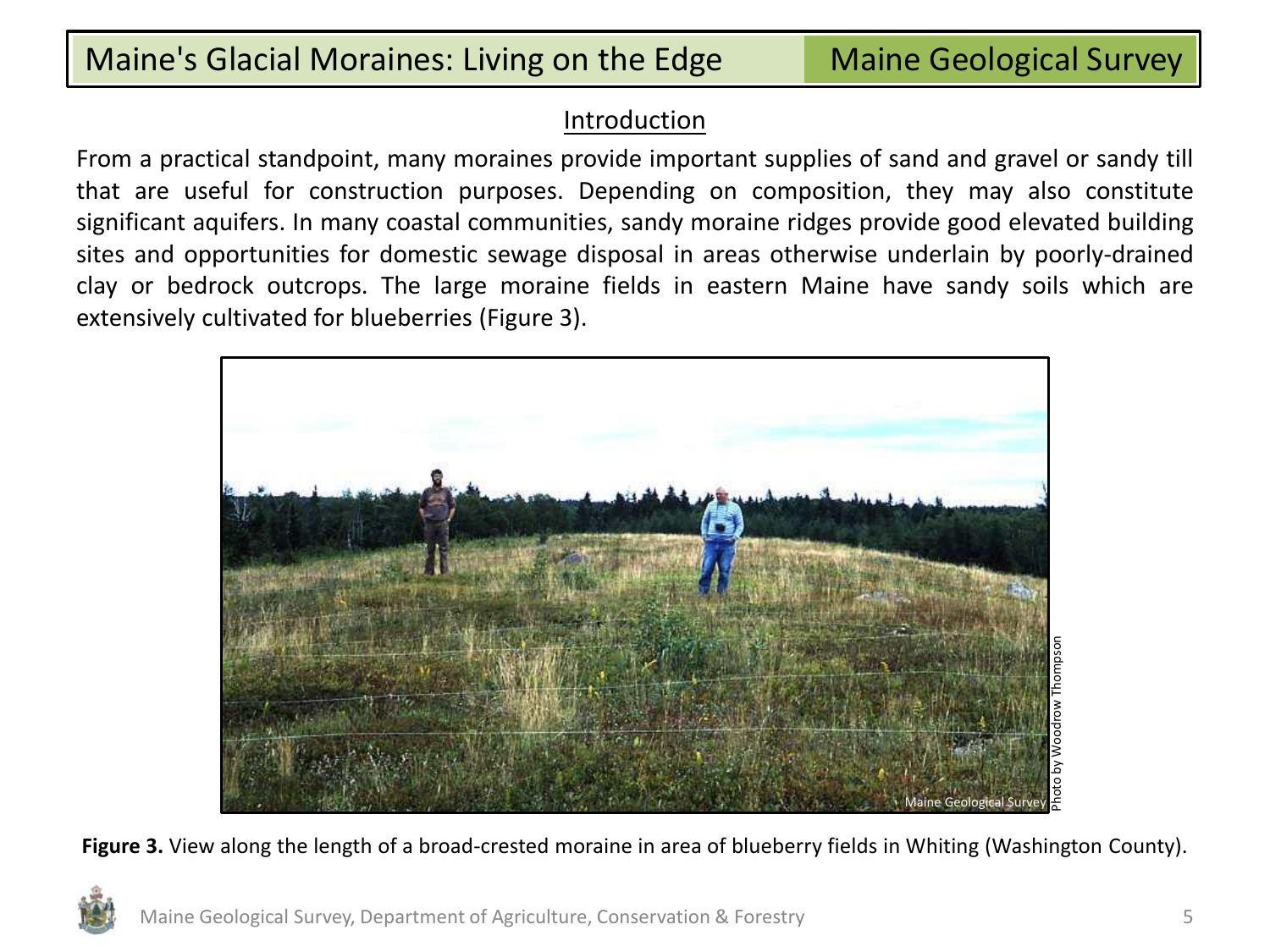#### The Coastal Moraine Belt

Similar moraines occur on Cape Cod and the coastal islands of southern New England, and can also be traced across the intervening ocean floor. The eastward continuation of the glacial limit is offshore from the present Maine coast, but on land we can see moraines formed during glacial retreat.

In Maine, the great majority of moraines occur in the southern part of the state, where lingering crustal depression from the weight of the ice sheet caused the ocean to flood the coastal lowland as the ice withdrew. Marine waters lapped against the glacier margin and icebergs calved into the sea. The zone under the edge of the glacier - where ice, sea water, and the underlying ground were all in contact with each other - was the "grounding line" of the ice sheet. This was a very active environment where glacial sediments accumulated due to several processes: melting out from the debris-rich basal ice, bulldozing by ice shove, submarine landslides, and torrential outpourings of sediment-laden meltwater at the mouths of ice tunnels (Smith and Hunter, 1989).

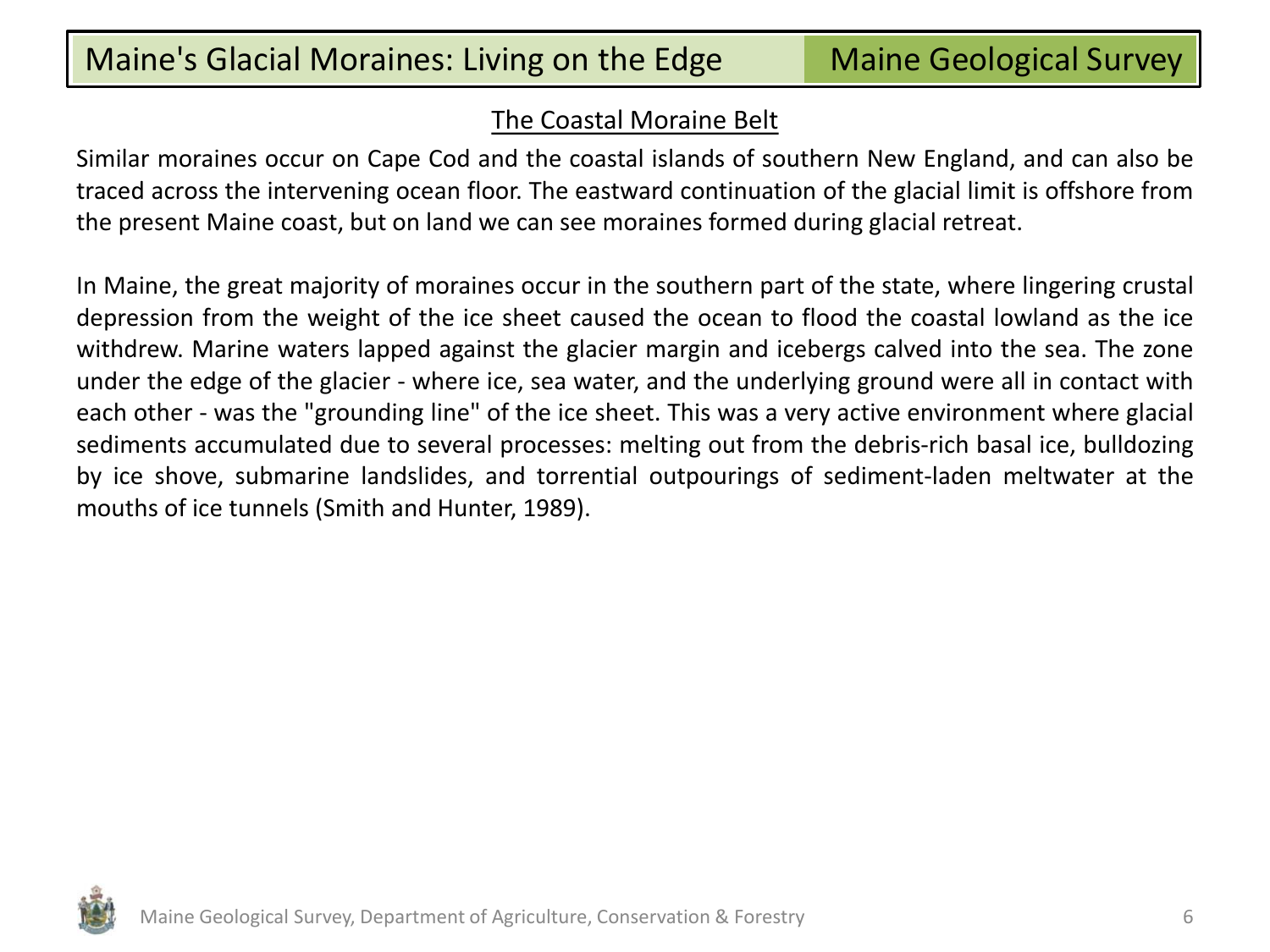#### The Coastal Moraine Belt

Where the ice margin remained in one place long enough, all of these processes contributed to building moraine ridges composed of till and washed sediments in varying proportions (Figure 4).



**Figure 4.** Schematic cross section of the glacier margin in coastal Maine, showing deposition of a moraine where the edge of the ice sheet was in the sea.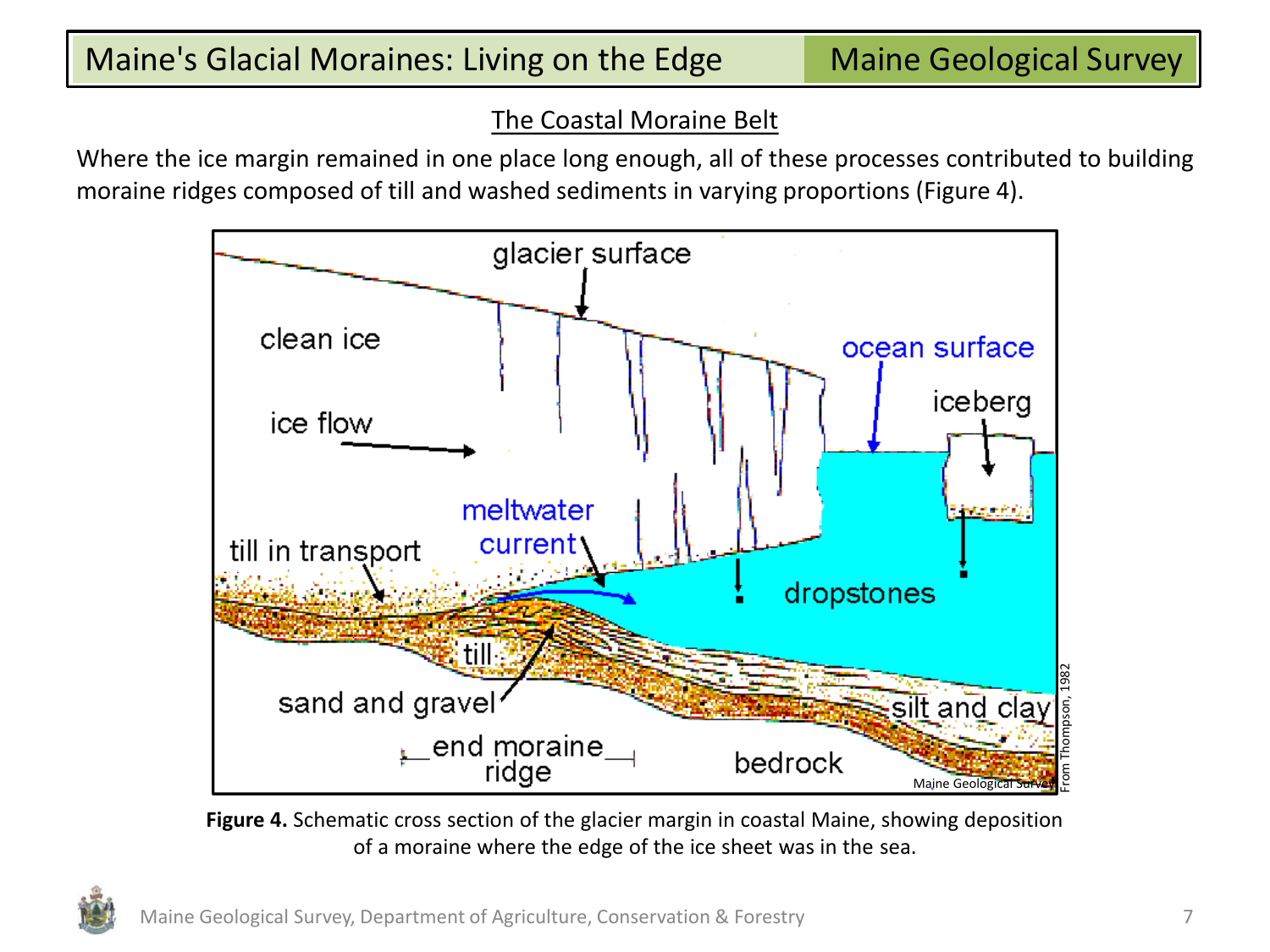#### The Coastal Moraine Belt

There are hundreds of these moraines in southern Maine. They are often associated with deltas and other deposits of glacial sand and gravel that washed into the ocean. Thanks to emergence of the land from the sea, these deposits are now clearly visible, and are among the best and most easily accessible concentrations of glacial-marine deposits in the western hemisphere. The great extent of the moraine belt can be seen on the Surficial Geologic Map of Maine (Thompson and Borns, 1985).

Individual moraine ridges typically range in size from a few feet to over 50 feet high, and in length from a few hundred to thousands of feet. Many of them, such as the ones in Figure 1 and Figure 2, are strewn with large boulders that spilled off the ice margin. The moraines occur in clusters of parallel ridges which show the pattern of ice retreat over a broad area. The smaller moraines are variously known as minor, DeGeer, or washboard moraines, and commonly have a regular spacing of 150-200 feet between successive ridges, suggesting they formed at regular (perhaps annual) intervals (Thompson, 1982). In some places the moraines are more or less concealed by younger glacial-marine sand, silt, and clay deposits that drape over them. Topographic maps, aerial photographs, and digital elevation models can be helpful for spotting these ridges.

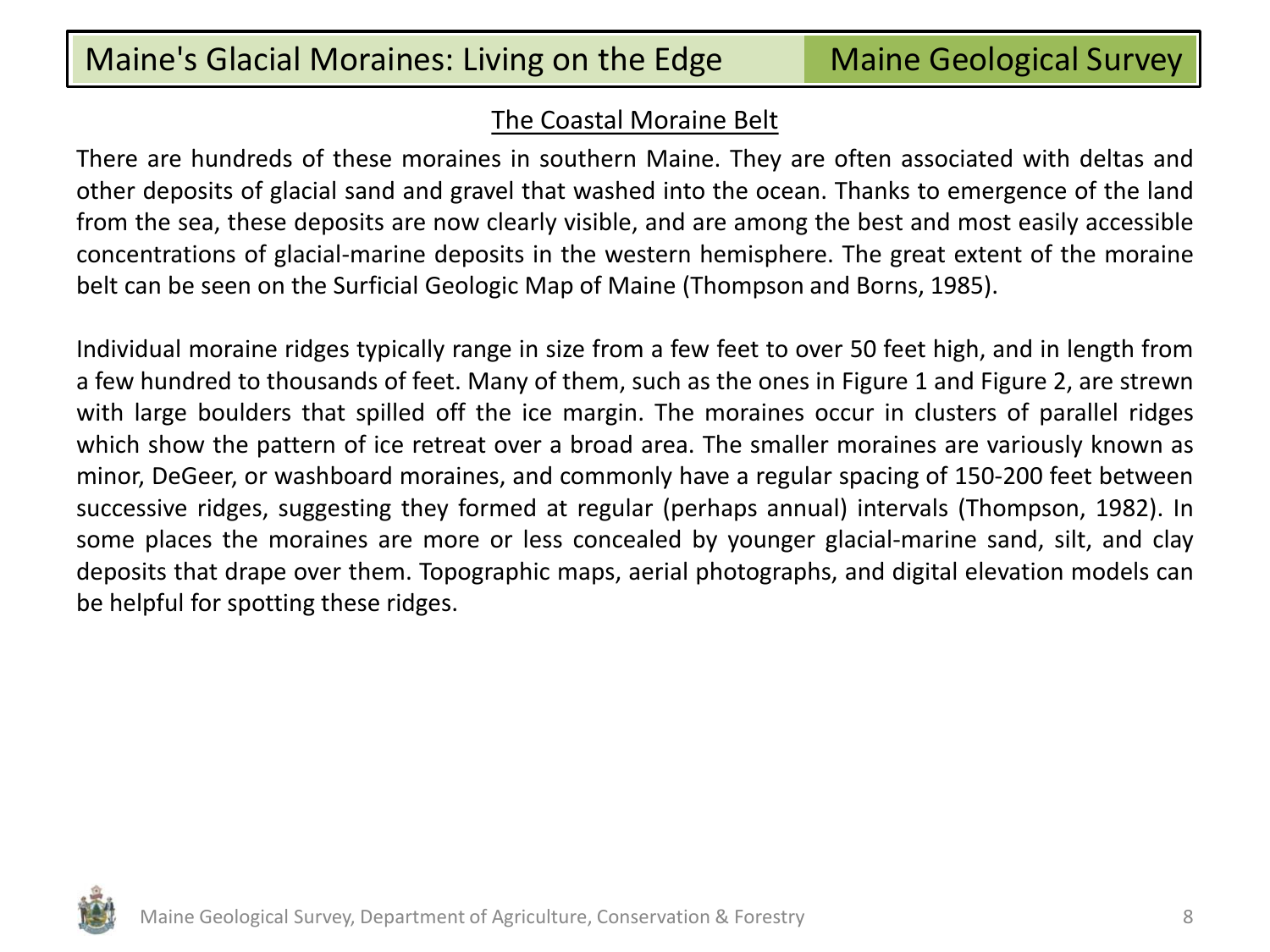#### The Coastal Moraine Belt

The sand and gravel deposits associated with moraines are an important economic resource. Borrow pits are often excavated in these deposits, giving geologists the opportunity to study them in detail. A typical pit exposure in the coastal moraines shows till and/or coarse gravel deposited right at the ice margin, overlain by finer-grained well-stratified sediments (submarine fans) ejected from ice tunnels when the glacier margin had retreated a short distance (Figure 5).



**Figure 5.** Cross section of moraine in gravel pit in Lyman (York County). Bouldery rubble comprising the moraine is overlain by fine-grained sediments deposited on the sea floor as the glacier margin retreated from this site.

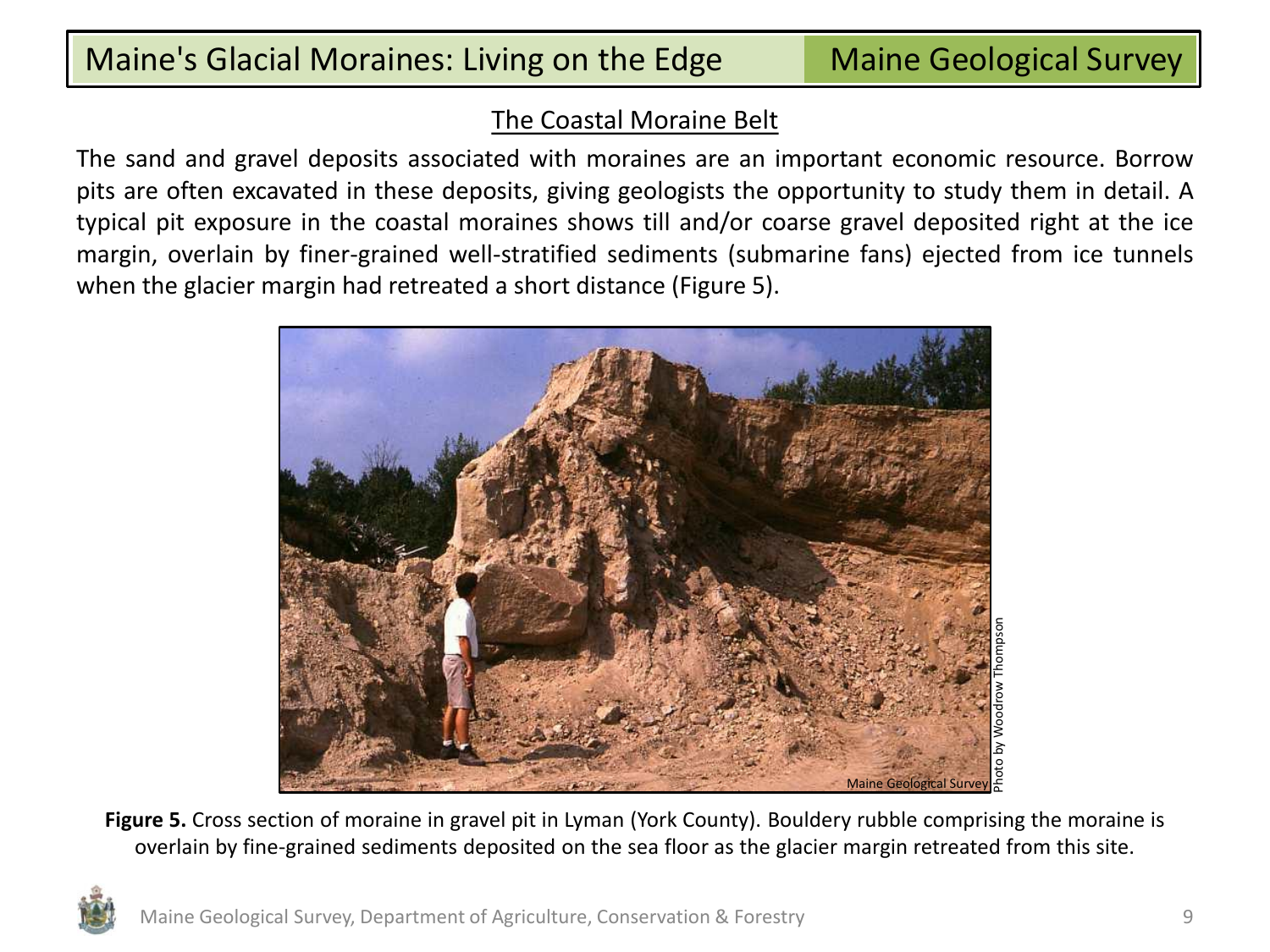#### The Coastal Moraine Belt

Brief forward pulses of the glacier have locally shoved and deformed the morainal sediments, creating structures such as folds and faults or plastering till against their north sides. In some case, sediments in the moraines are interlayered with marine clays, proving that the moraines were deposited in the sea (Figure 6). Fossil mollusk shells and seaweed may be found in the associated marine clays, enabling the age of the moraines to be determined by radiocarbon dating (Stuiver and Borns, 1975; Weddle and others, 1993).



**Figure 6.** Stony glacial debris flows interlayered with well-stratified marine mud in the Pond Ridge moraine in Cutler (Washington County).

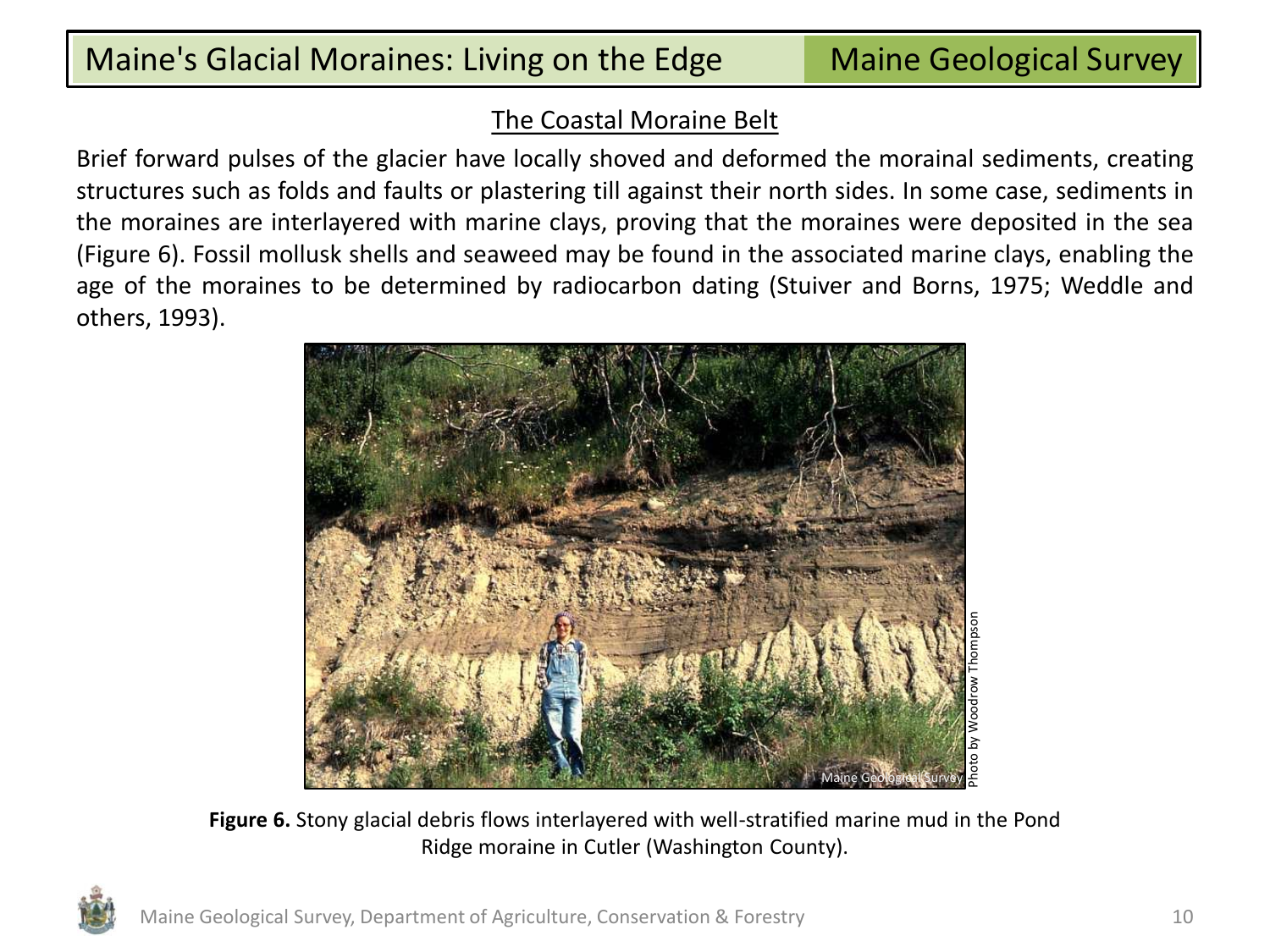#### The Coastal Moraine Belt

In the eastern part of coastal Maine, many of the moraines are very large. They can be hundreds of feet across and over a mile long. These large moraines are usually stratified, consisting largely of sand and gravel deposited as aligned series of submarine fans. At each successive position of the glacier margin there must have been numerous closely spaced ice tunnels discharging water and sediment into the sea. Figure 7 shows a cross section through one such moraine at the [Tracy](http://digitalmaine.com/mgs_publications/306) [Corner](http://digitalmaine.com/mgs_publications/306) [pit](http://digitalmaine.com/mgs_publications/306) in Addison. This deposit is mostly sand and gravel (fan material) with scattered lenses of till. The glacier readvanced from left to right, causing the layers in the fan to be doubled over in a large fold structure. At the same time, a stony gray till layer was deposited on the "upglacier" (left) side of the moraine.



**Figure 7.** Cross section of Tracy Corner moraine in Addison, exposed by excavation (Washington County).

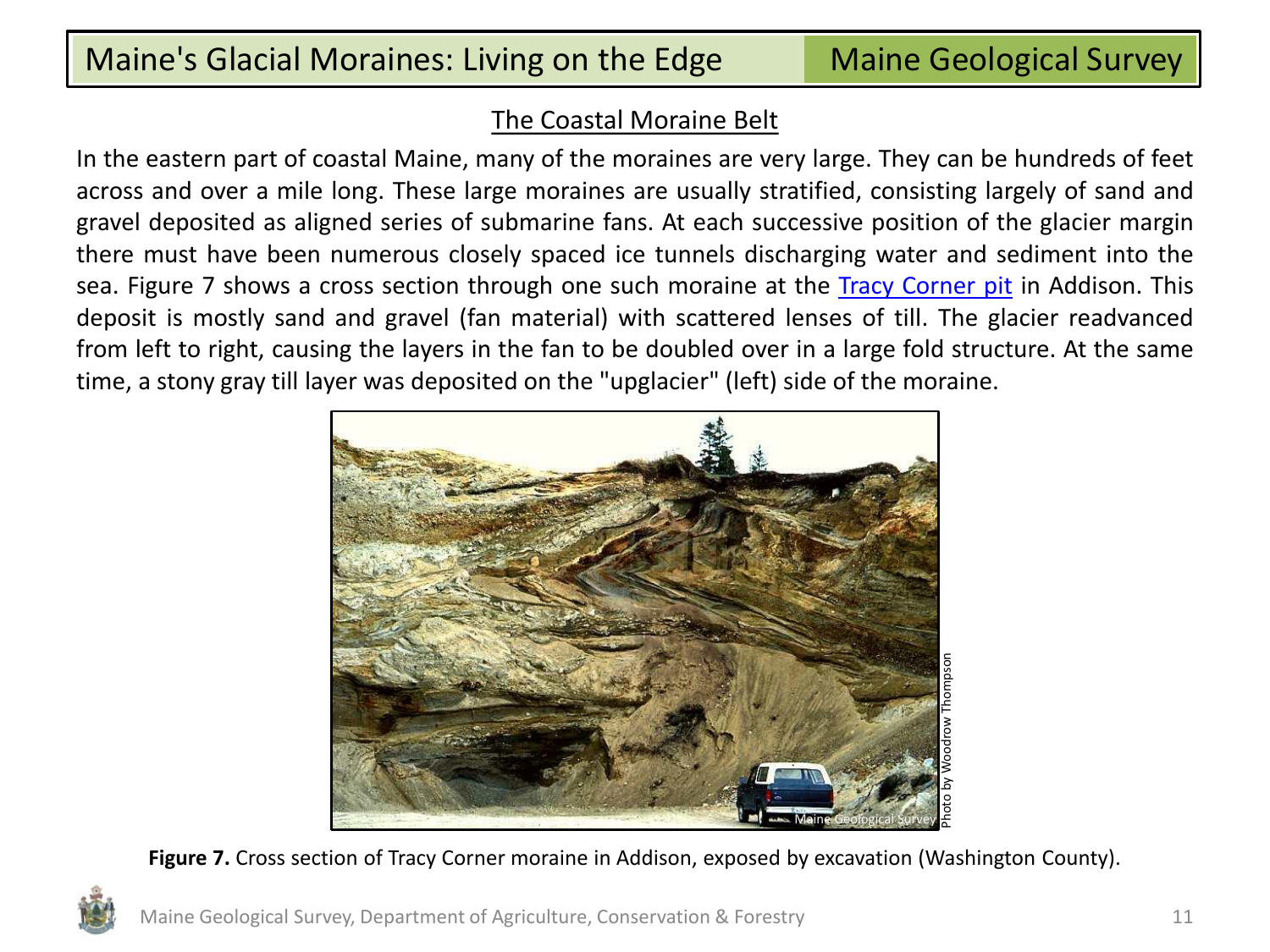#### Moraines in the Interior of Maine

Moraines are much less common inland from the zone of marine submergence (and across the rest of northern New England) though the reason for this discrepancy is not clear. One of the largest and best known examples is the Basin Ponds Moraine, which extends along the lower east side of [Mt.](http://digitalmaine.com/mgs_publications/293) [Katahdin](http://digitalmaine.com/mgs_publications/293) (Davis, 1989). This and other moraines in the interior of the state were mostly deposited by the Laurentide Ice Sheet, although a few in northernmost Maine were formed by north(!)-flowing ice when a late-glacial ice cap had been isolated over that part of the state.

The large Androscoggin Moraine system on the Maine-New Hampshire border was deposited by a tongue of the Laurentide Ice Sheet that flowed eastward from the White Mountain region and down the Androscoggin River valley. Although similar in many respects to moraines formed by alpine glaciers in areas like the Rocky Mountains, this moraine system was the product of the continental ice sheet. No true alpine moraines are known on Katahdin or other high mountains in Maine. They may have existed at one time, when the cirque basins on Katahdin and other high peaks were formed by alpine glaciers, but were destroyed by the last episode of continental glaciation.

During the mid 1900's it was thought that moraines were absent in most of New England, and this was cited as evidence supporting the theory that the last ice sheet died in its tracks and wasted away by thinning into small stagnant ice masses in the valleys. However, recent detailed geologic mapping has shown that a few moraines are scattered across northern and western Maine, as well as the White Mountains in New Hampshire.

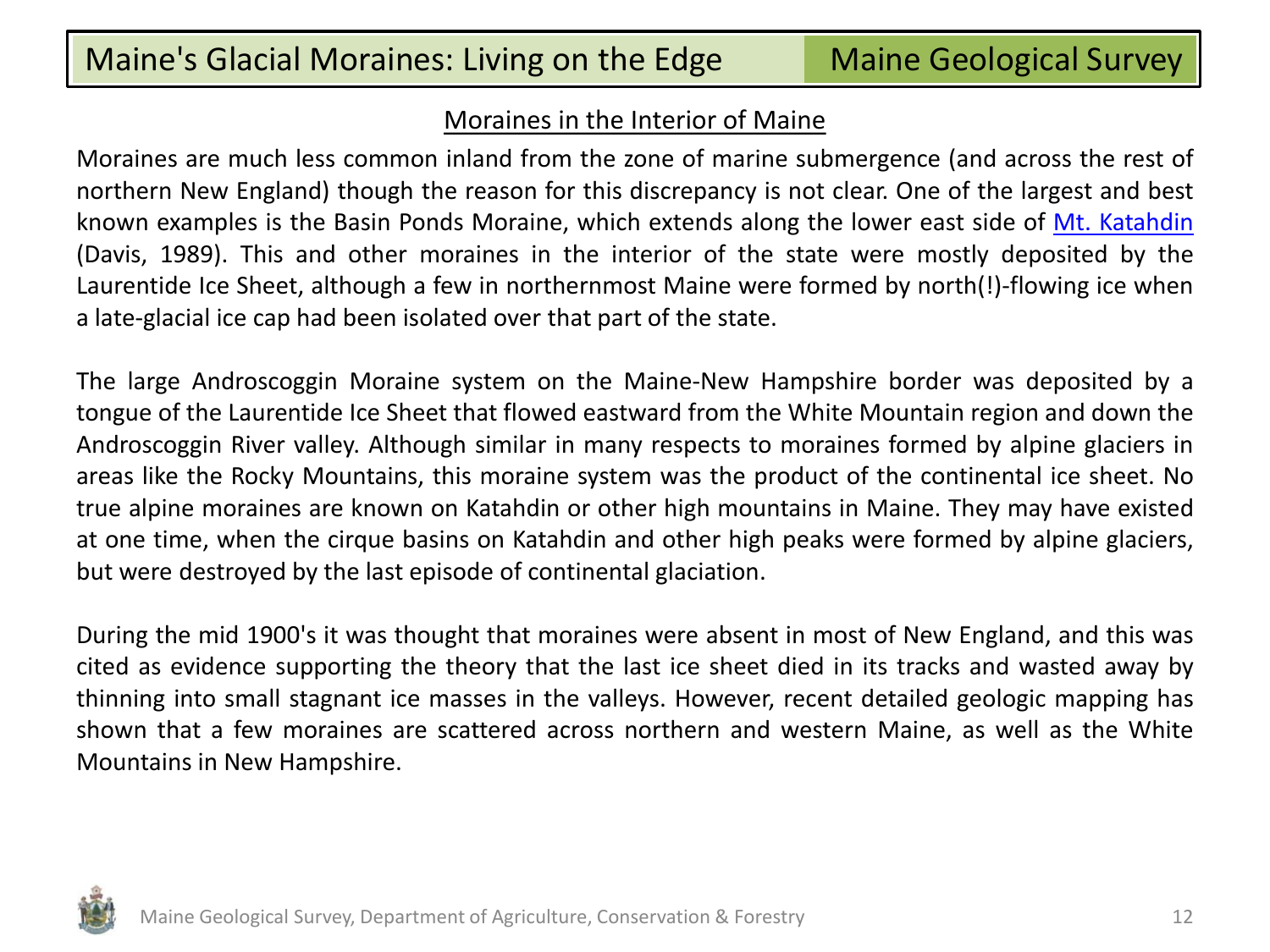#### Moraines in the Interior of Maine

Many of them are composed of bouldery till, and they are often not obvious because of the forest cover (Figure 8). These moraines and other ice-marginal deposits indicate a systematic recession of the glacier margin, and show that in some places the ice sheet remained internally active through late stages of glacial retreat.



**Figure 8.** Worthley Pond moraine in Peru, Maine (Oxford County).